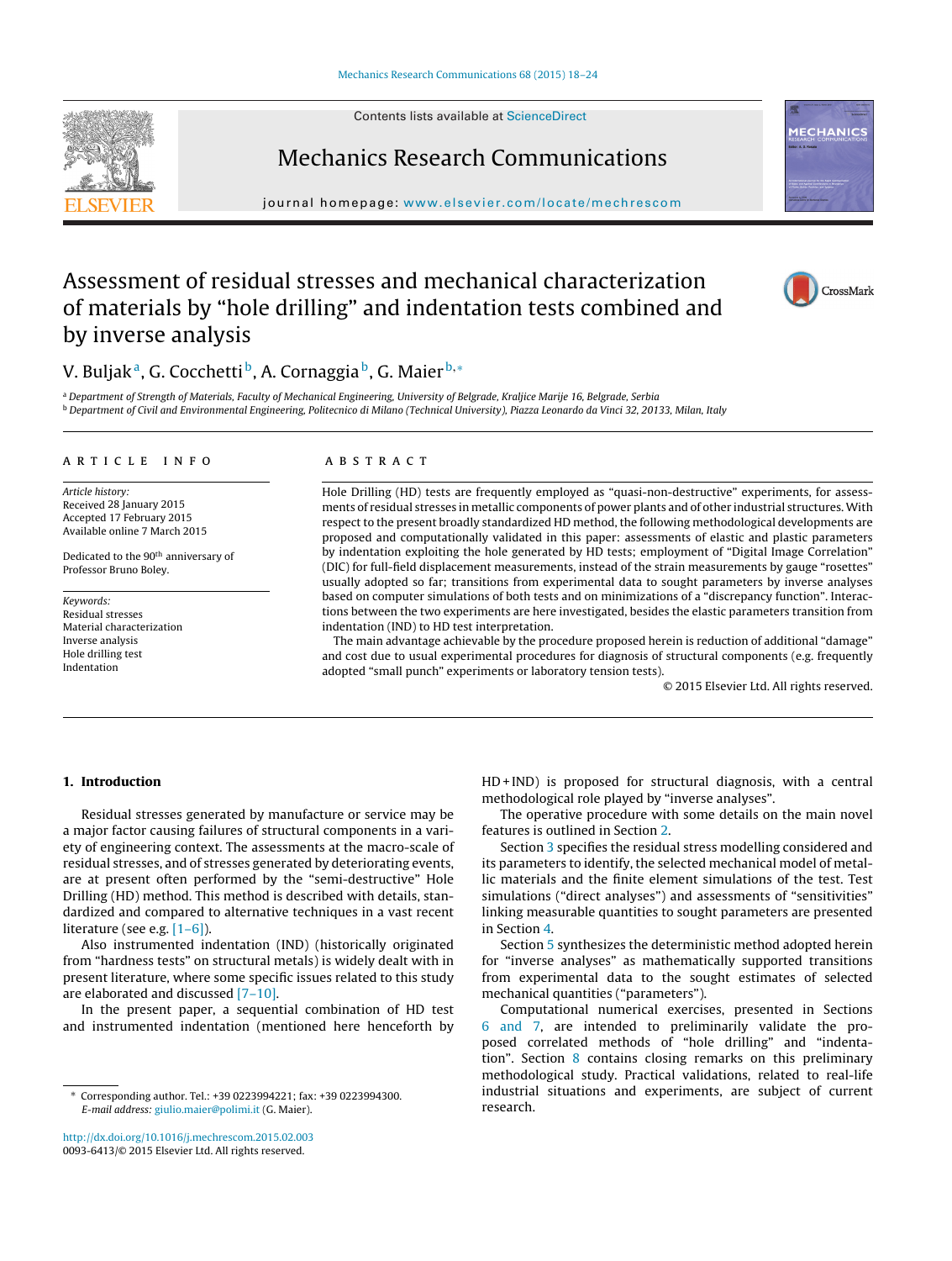## <span id="page-1-0"></span>**2. Outline of the procedure for structural diagnosis by hole drilling test and indentation, combined in a sequence**

The method presented with details in subsequent sections for estimation of both residual stresses and mechanical material properties is outlined here below as for the sequence of operative steps.

- (I) The metallic workpiece to be investigated is preliminarily examined by an "expert" in the field, who provides the following basic information as "conjectures": location of the tests on the surface; a constitutive model for the material; "a priori" assumptions on the stress state to estimate, such as "uniformity" or "non-uniformity" along the hole depth; possibly principal axes directions if due to production process (e.g. lamination); selection of the parameters to identify (governing stress state and material model) and of conjectured lower and upper bound between which each unknown parameter will be sought; for each parameter to estimate a "reference value", which may coincide with the average of the conjectured lower and upper bound. In this preparatory stage, clearly, also possible standardizations and codes of practice are to be taken into account.
- (II) The following experimental equipments are to be selected in the present method: hole drilling instrument [\[2\];](#page-6-0) instrumented indenter (e.g. [\[11\]\);](#page-6-0) digital image correlation (DIC) camera (see e.g.  $[12-14]$ ). The HD features (depth, diameter, penetration steps) should be chosen within the set of standardized alternatives. The IND instrumentation apt to provide, in digitalized form, tip advancement versus force on the indenter can be selected among portable (no laboratory) equipments available on the market. As for DIC instrumentation, the specific operative requirement is the selection of the area around the hole and points on it where "full-field" (twoor three-dimensional) measurements of displacements will be performed (instead of strains measurements by "gauges rosette").
- (III) Once-for-all for each category of HD + IND tests (primarily characterized by the chosen hole shape), the following usual computational operations are carried out: discretization mesh (here finite elements) exploiting possible symmetries; boundary and boundary conditions; selected computer code apt to large-strains simulations.
- (IV) "Sensitivity analyses" are performed by test simulations ("direct analyses") using the results of the preceding stages. The following procedures, both starting from attribution of "reference values" (stage I) to all parameters, are often practically useful (primarily for selection of measurable quantities).

 $(\alpha)$  Traditional sensitivity analysis, resting on partial derivatives approximated by finite differences (see e.g. [\[15\]\).](#page-6-0) Operatively, a perturbation (say  $\pm 10\%$  of the interval between conjectured upper and lower bound) is generated in one (say  $p_i$ ) of the sought parameters and consequences are computed, by test simulations, on representative measurable quantities  $u_i$ 

( $\beta$ ) Each representative "pseudo-experimental" quantity  $u_i$ is computed by attributing first, lower (say  $p'_i$ ) and, subsequently, upper bound (say  $p_i''$ ) to parameter  $p_i$  while all the other parameters  $p_i$  are kept at their "reference values"; the difference between resulting values (say  $u'_i$  and  $u''_i$ ) should be sufficiently larger than a homologous quantity representative of the measurement uncertainty.

(V) After the above preparatory stages (which may include suitable preliminary treatment of the surface), a HD test is performed as routinely. Displacements due to this test(or due



**Fig. 1.** Cylindrical shape of the hole generated by standardized HD tests.

to each step of it, if "stepwise" designed) are measured and digitalized by suitably located DIC instruments in pre-selected points (which may coincide with FE mesh nodes).

- (VI) After removal of the HD instrument, an indentation (IND) is performed on the centre of the circular plane bottom surface of the hole by a conical indenter. The portable instrumented IND equipment provides, in digitalized form, "indentation curves", which numerically describe the penetration of the tip as a function of the force imposed on the indenter. Simi-lar procedures are described for usual IND tests, e.g. in [\[11\].](#page-6-0) Additional to such IND experimental data, displacement measurements on the surface might be provided by DIC, again through digital photos before and after the indentation.
- (VII) On the basis of the experimental data achieved by the two above outlined semi-destructive tests, inverse analyses are carried out, possibly "in situ", by means of pre-elaborated software, in order to achieve reliable estimates of the sought parameters. The resulting estimates quantify both the residual stress states and some meaningful mechanical properties of the material. There may be interactions between HD test and IND test: stresses to identify by the former might influence the latter and, vice versa, material parameters to identify by the latter (Young modulus primarily) influence the former.

Parameter estimations, also in view of the above interactions, are the subjects of Sections [5–7,](#page-4-0) after the preparatory procedures in next Sections 3 and 4 according to stages (III) and (IV) outlined in what precedes.

#### **3. Mechanical modelling of both tests**

#### 3.1. Hole Drilling (HD) test

The problems tackled here in order to present and validate the proposed method are formulated numerically in what follows. To the drilled cylindrical hole the following data are attributed: depth  $d = 2$  mm, radius  $r = 2$  mm (Fig. 1). Residual stresses are assumed as two-dimensional in planes parallel to the surface of the tested structure, with reference axes  $x_1$  and  $x_2$  on the surface (supposed to be horizontal) and  $x_3$  oriented inside.

The following stepwise-constant depth-dependence ("nonuniformity" in standard jargon) frequently assumed in practical applications of HD technique, is considered here for preliminary numerical checks of the proposed procedure:

$$
\sigma_{11}(x_3) = \Sigma_1, \quad \sigma_{22}(x_3) = \Sigma_2, \quad \sigma_{12}(x_3) = \Sigma_3 \text{ along } 0 \le x_3 < \frac{d}{3}
$$
\n(1a)

$$
\sigma_{11}(x_3) = \Sigma_4, \quad \sigma_{22}(x_3) = \Sigma_5, \quad \sigma_{12}(x_3) = \Sigma_6 \quad \text{along } \frac{d}{3} \le x_3 < \frac{2d}{3} \tag{1b}
$$

$$
\sigma_{11}(x_3) = \Sigma_7, \quad \sigma_{22}(x_3) = \Sigma_8, \quad \sigma_{12}(x_3) = \Sigma_9 \quad \text{along } \frac{2d}{3} \le x_3 \le d \tag{1c}
$$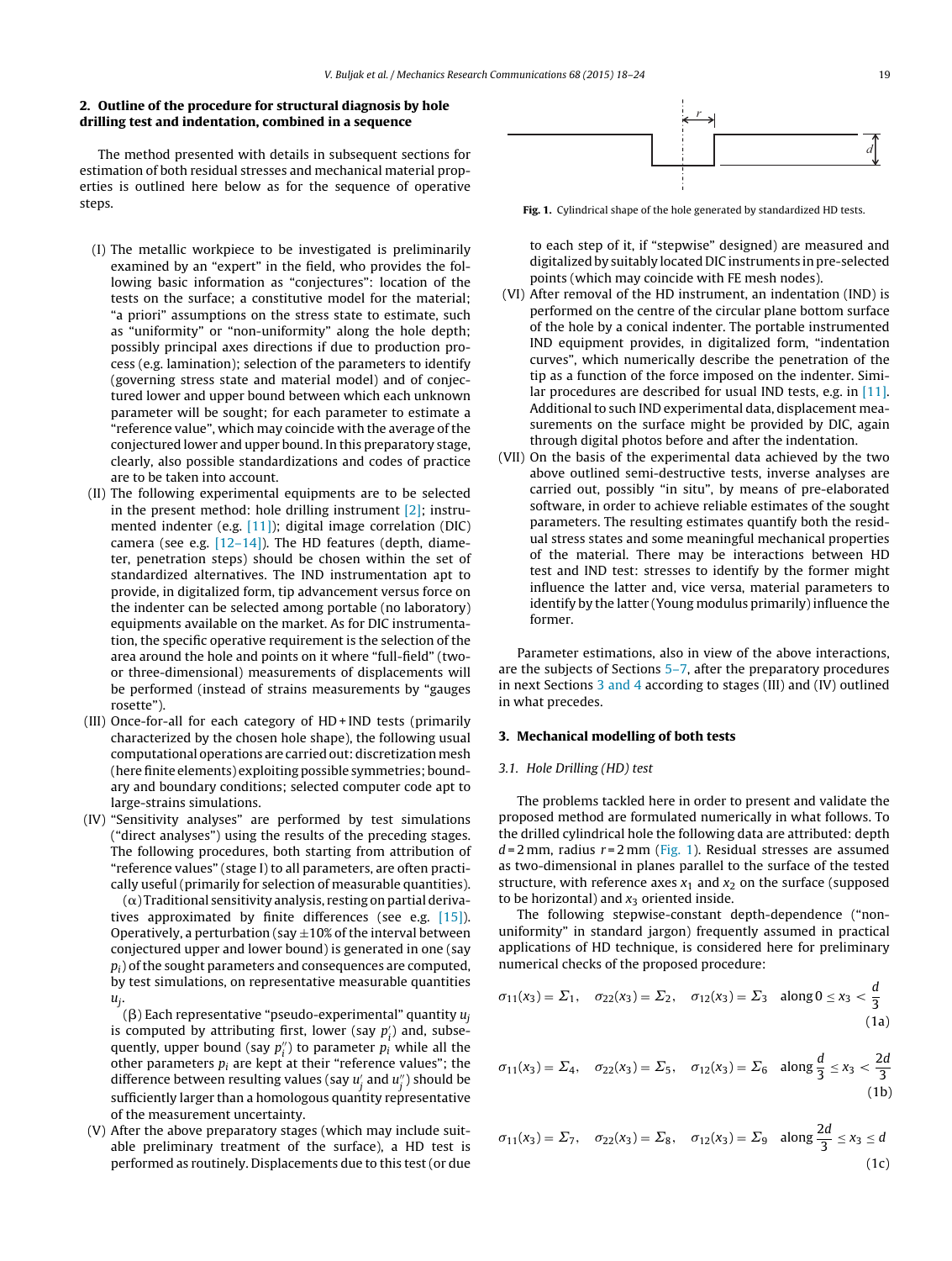<span id="page-2-0"></span>

**Fig. 2.** Indentation (IND) after a HD test: (a) conical geometry of the indenter tip; (b) imprint with depth *v* generated by "load" F (schematic shape representation).

The stresses  $\Sigma_1, \ldots, \Sigma_9$  are the parameters to identify. According to stages (I) and (IV) of the procedure outlined in Section [2,](#page-1-0) conjectured "reference values"  $\bar{\Sigma}_i$  (*i* = 1, . . ., 9) and "search intervals"  $\Delta \bar{\Sigma}_i$  (centred on  $\bar{\Sigma}_i$ ) are presented in Table 1(a), all in MPa.

## 3.2. Indentation (IND) test

On mechanical properties of the material, the following assumptions are considered in view of the indentation tests: homogeneity over the surrounding volume; isotropic elastoplasticity with isotropic hardening described by the classical Huber–Hencky–von Mises (HHM) model (e.g. [\[16\]\),](#page-6-0) namely in formulae:

$$
\sigma = \mathbf{D} \varepsilon^e \tag{2}
$$

$$
\phi(\boldsymbol{\sigma}, \boldsymbol{\epsilon}^p) = \sqrt{\frac{3}{2}\mathbf{S} : \mathbf{S} - \bar{\sigma}(\boldsymbol{\epsilon}_p) \le 0}, \quad \boldsymbol{\epsilon}_p = \sqrt{\frac{2}{3}\boldsymbol{\epsilon}^p : \boldsymbol{\epsilon}^p}
$$
(3)

$$
\bar{\sigma}(\mathbf{\varepsilon}_p) = \mathbf{\sigma}_Y^{1-H} E^H \left( \frac{\mathbf{\sigma}_Y}{E} + \mathbf{\varepsilon}_p \right)^H
$$
 (4)

$$
\dot{\boldsymbol{\varepsilon}}^p = \frac{\partial \phi}{\partial \boldsymbol{\sigma}} \dot{\lambda}, \quad \dot{\lambda} \ge 0, \quad \phi \dot{\lambda} = 0 \tag{5}
$$

In the above classical formulae:  $E$  and  $\nu$ , in elasticity matrix **D**, are the Young modulus and Poisson ratio, respectively, the latter supposed to be "a priori" known (here  $v = 0.3$ ) in view of its marginal influence on structural safety margins;  $\phi$  is the yield function;  $\bar{\sigma}$  represents the current yield stress, variable due to isotropic hardening according to Eq. (4) where  $\sigma_{\rm Y}$  is the original value and H the hardening coefficient;  $\sigma$ , **S**,  $\varepsilon$ <sup>e</sup> and  $\varepsilon$ <sup>p</sup> are the tensors of stresses, deviatoric stresses, elastic and plastic strains, respectively; Eq. (5) expresses non-holonomy and associativity of metal plasticity, being  $\lambda$  the plastic multiplier rate.

Conjectured reference values and search intervals here attributed to the three sought parameters are specified in Table 1(b).

The indenter, assumed rigid in the present preliminary computational checks, exhibits conical shape (Fig. 2a) with circular cross section, angle  $\alpha$  = 120 $\degree$  and spherically rounded tip with radius



**Fig. 3.** The hole and two concentrical circles which define the area monitored by DIC on the structural component surface. Dots mark the material "nodes" whose displacements are employed in sensitivity analyses.

0.2 mm. Coulomb friction is "a priori" assumed with coefficient  $f = 0.15$ .

## 3.3. Domain around the hole

Fig. 3 shows the area where in plane displacements are here supposed to be measured by two-dimensional DIC: internal radius  $\bar{R}$  = 2.5 mm; external radius  $\bar{R}$  = 10.0 mm.

The finite elements (FE) three-dimensional discretization adopted to the present purposes for modelling both HD and IND exhibits the following features ([Fig.](#page-3-0) 4): axial symmetry with respect to the central vertical axis  $x_3$ ; cylindrical domain with radius  $R = 20$  mm and depth  $D = 6$  mm for FE simulations; boundary conditions assumed as zero displacements on the lateral cylindrical and bottom surface where "perturbations" due to both tests are supposed to be negligible; zero loads on internal hole surface after drilling and on the surface of the tested structural component; displacement field discretization by FE with mesh visualized in [Fig.](#page-3-0) 4 and including 32269 elements; the degrees-of-freedom number amounts to 109104; the code employed is the commercial FE

**Table 1**

"Reference values" and "conjectured intervals" of the parameters to identify: (a) residual stresses  $\bar{\Sigma}_i$ ,  $i = 1, \ldots, 9$  [MPa]; (b) parameters in elastic–plastic HHM model.

| (a)                        |             |                                              |    |             |            |    |                         |       |      |
|----------------------------|-------------|----------------------------------------------|----|-------------|------------|----|-------------------------|-------|------|
|                            | $1st$ layer |                                              |    | $2nd$ layer |            |    | 3 <sup>rd</sup> layer   |       |      |
|                            | 220         | $-220$                                       | 65 | 100         | $-100$     | 25 | 50                      | $-50$ | 15   |
| $\Delta \mathit{\Sigma}_i$ | 80          | 80                                           | 30 | 50          | 50         | 30 | 30                      | 30    | 30   |
| (b)                        |             |                                              |    |             |            |    |                         |       |      |
|                            |             | $\overline{\phantom{0}}$<br>$\bar{\sigma}_Y$ |    | Η           | $\Delta E$ |    | $\Delta \bar{\sigma}_Y$ |       | ΔН   |
| 190000 MPa                 |             | 600 MPa                                      |    | 0.08        | 40000 MPa  |    | 300 MPa                 |       | 0.16 |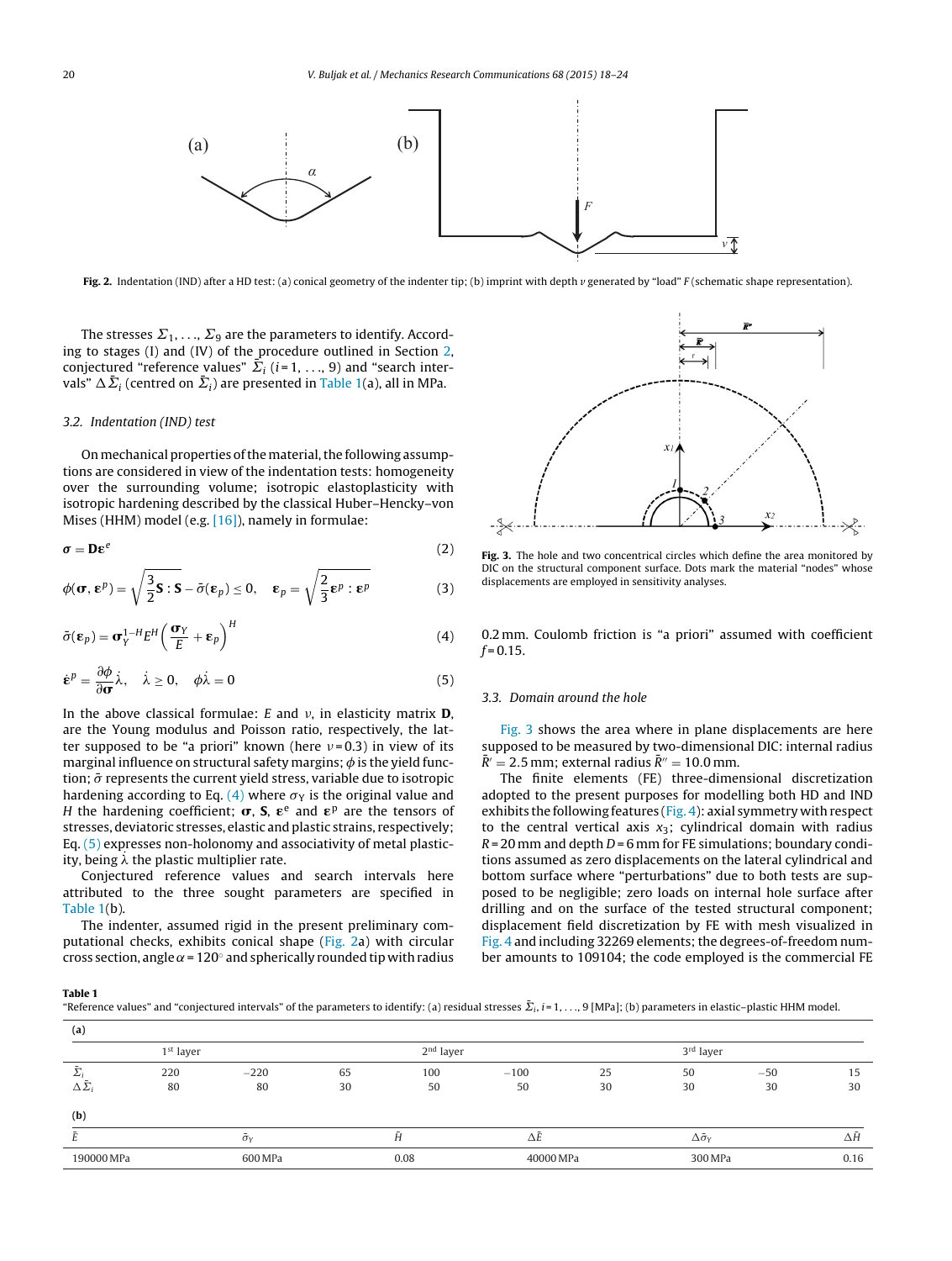#### <span id="page-3-0"></span>**Table 2**

Some representative sensitivities of measurable displacements generated by the HD test, in the presence of "non-uniform" residual stresses at their conjectured "reference values"  $\bar{\Sigma}_i$  gathered in [Table](#page-2-0) 1(a).

|            | $\bar{u}_1 = 2.78$ µm |         | $\bar{u}_2 = 1.44 \mu m$ |          | $\bar{u}_3 = 2.78$ µm |          |  |
|------------|-----------------------|---------|--------------------------|----------|-----------------------|----------|--|
|            | $\delta u_1$          | ٥i۱.    | $\delta u_2$             | $5_{i2}$ | $\delta u_3$          | $5_{13}$ |  |
| تنط        | 3.03%                 | 0.67    | 2.49%                    | 0.55     | 0.53%                 | 0.12     |  |
| $\Sigma$   | 1.15%                 | 0.12    | 1.09%                    | 0.11     | 0.44%                 | 0.04     |  |
| $\Sigma_7$ | 0.55%                 | 0.03    | 0.53%                    | 0.03     | 0.30%                 | 0.02     |  |
|            | $-2.06%$              | $-0.98$ | $-2.06%$                 | $-0.98$  | $-2.06%$              | $-0.98$  |  |

code Abaqus, accounting for large-strains structural responses as expected in the IND phases of the present applications [\[17\].](#page-6-0)

#### **4. Test simulations and sensitivity analyses**

Modelling assumptions and numerical data gathered in the preceding Section [3](#page-1-0) here below are employed for "direct analyses" as orientative preliminaries to the "inverse analyses" dealt with in Sections [5–7.](#page-4-0)

#### 4.1. On HD tests

According to the present hypothesis of stepwise-constant non-uniformity of residual stresses, Eq. [\(1\),](#page-1-0) nine parameters  $\Sigma_i$  (with  $i = 1, \ldots, 9$  are to identify. The "reference values"  $\overline{\Sigma}_i$  in [Table](#page-2-0) 1(a) are attributed to the sought parameters and, subsequently, these values are increased by  $\delta\Sigma_i$  = 10 MPa as a perturbation performed on each parameter, separately in a sequel. With such 9 different inputs in terms of stress parameters, the consequent simulations are carried out by the FE model formulated in Section [3.](#page-1-0) The "pseudo-experimental" value  $u_i$  resulting from each computation, if compared to that computed before perturbation, leads to a quantification of the consequence on measurements (namely  $\delta u_i$ ) due to the above specified perturbation. Clearly, the change in pseudo-experimental measurement divided by the parameter change causing it provides the usual "sensitivity"  $S_{ij}$  as finite difference approximation of the partial derivative  $[15]$ , namely:

$$
\frac{\delta u_j}{\delta \bar{\Sigma}_i} \cong \frac{\partial u_j}{\partial \bar{\Sigma}_i} = S_{ij}
$$
\n(6)

In order to check the identifiability of residual stress parameters by the HD tests specified in Section [3,](#page-1-0) some representative "sensitivities" among those formulated above are gathered in Table 2 as follows.

The first column indicates the three (among the 9 listed in [Table](#page-2-0) 1) parameters changed by a perturbation while all the other eight stresses remain at the reference values  $\bar{\Sigma}_i$ .

The row shows (in  $\mu$ m) the measurable modulus  $\bar{u}_i$  of each displacement vector computed by test simulation in points  $j = 1$ , 2, 3 (see [Fig.](#page-2-0) 3) before the above specified perturbations of  $\delta\Sigma_i$  = +10 MPa on stress parameters  $\bar{\Sigma}$ . The consequences of such perturbation on each  $\Sigma_i$  (i=1, 4, 7) and on Young modulus E as well, are gathered as percentage in the first column, while the second one contains the sensitivities according to Eq. (6). Similar numerical results concerning two other representative DIC pseudoexperimental data  $(u_2, u_3)$  are collected in the other two columns pairs.

It is meaningful to underline here the following limitations (to be re-considered later) of the above "direct analyses": linear elasticity with known moduli has been assumed; plastic strains due to stress changes caused by drilling were ruled out "a priori".

#### 4.2. On IND test

Now the IND test is considered with the input specified in Section [3](#page-1-0) and, preliminarily, with the hypothesis that residual stresses can be disregarded, since they are substantially reduced by the preceding HD test.

The IND test is simulated by means of the same FE model employed for HD and now by means of the HHM elastoplastic model, Eqs.  $(2)$ – $(5)$ , calibrated with the "reference values" specified in Section [3.2.](#page-2-0) The resulting "pseudo-experimental" data are gathered in [Table](#page-4-0) 3 and the relevant indentation curves are shown in [Fig.](#page-4-0) 5.

The difference between up and down curve in [Fig.](#page-4-0) 5 obviously is caused by the plastic strains involved by the generated imprint. On friction a Coulomb model is assumed with non-associativity (no dilatancy) and with parameter  $f = 0.15$  (which might be considered in practical applications as a parameter to identify, additional to those in the elastic–plastic model).

[Table](#page-4-0) 4 gathers numerical results similar to those in Table 2, but now concerning sensitivity of representative experimental data from IND tests, namely: maximal penetration V. In [Table](#page-4-0) 4, top row,  $\bar{V}$  represents the value achieved by test simulations. Each row



**Fig. 4.** Domain and mesh for FE simulations of both HD and IND tests; the DIC monitored area is highlighted.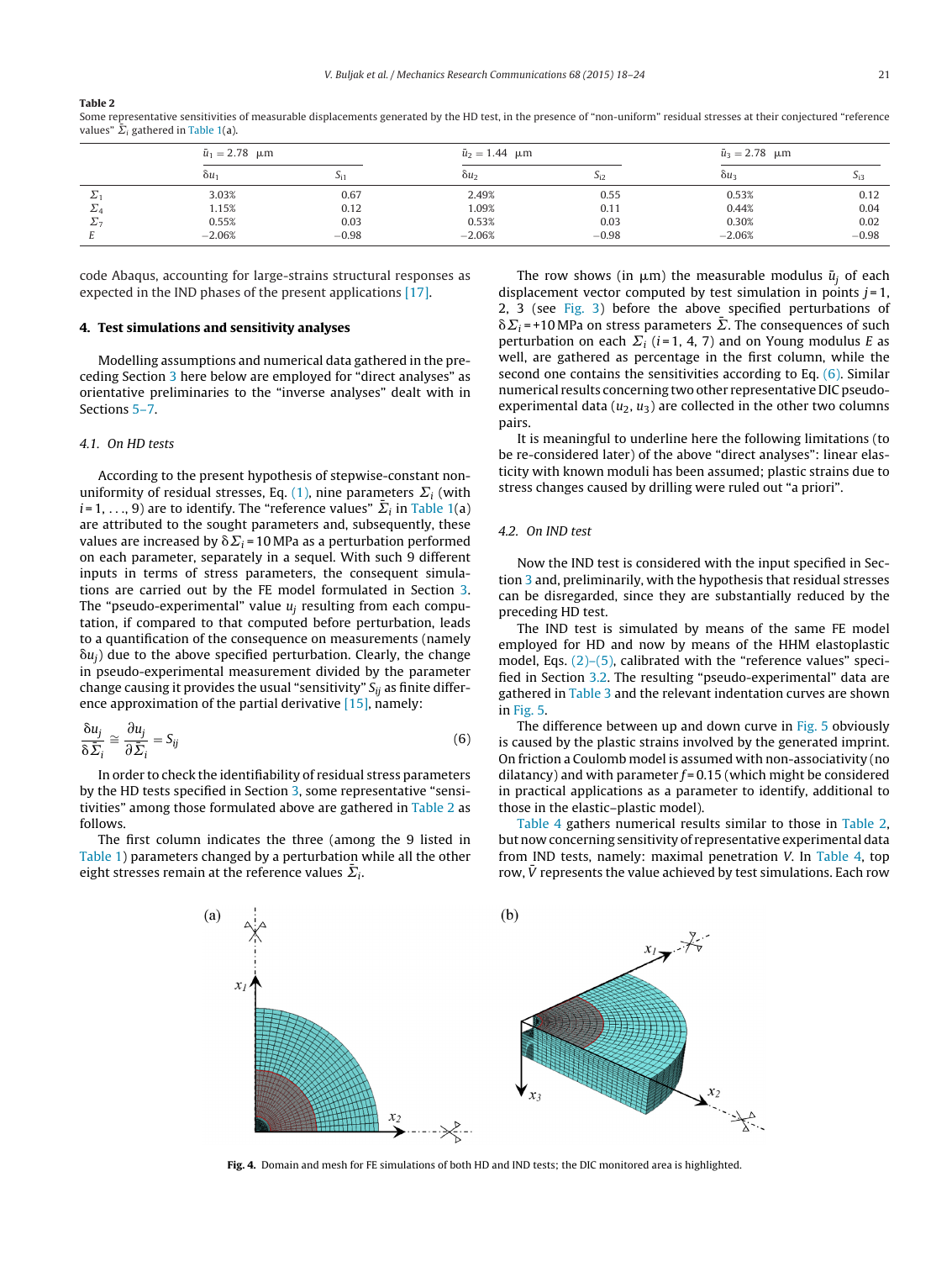<span id="page-4-0"></span>

| Table 3 |                                                                                                             |  |
|---------|-------------------------------------------------------------------------------------------------------------|--|
|         | Numerical "pseudo-experimental" data visualized in indentation curves of Fig. 5: $v'$ entering; $v''$ exit. |  |

| F[N]                         |     | 100      | 200      | 300 | 400 | 500<br>. | 60 <sub>C</sub><br>. | 700                     | 800           | 900<br>.                               | 1000 |
|------------------------------|-----|----------|----------|-----|-----|----------|----------------------|-------------------------|---------------|----------------------------------------|------|
| ${\mu}$ m                    |     | 3d<br>رر | GΠ<br>υ. | 88  | 107 | 124      | 141                  | 1 <sub>7</sub><br>1 J . | 172<br>$11 -$ | 192<br>the contract of the contract of | 211  |
| and The Company<br>$ \mu m $ | 201 | 204      | 206      | 207 | 207 | 208      | 208                  | 209                     | 209           | 210                                    | 211  |



**Fig. 5.** Results of IND test simulation: penetration *v* versus loading force F on the indenter ( $v'$  entering,  $v''$  exit).

#### **Table 4**

Sensitivities of indenter penetration V by the IND test after HD test, in the absence of residual stresses.

|            | $\bar{V} = 211.1 \mu m (211.9 \mu m)$ |          |  |
|------------|---------------------------------------|----------|--|
|            | $\wedge$ V                            | $S_{iV}$ |  |
| E          | $-2.9$                                | $-0.156$ |  |
| $\sigma_Y$ | $-10.4$                               | $-0.175$ |  |
| H          | $-3.8$                                | $-484.7$ |  |

concerns sensitivities with respect to the HHM parameter specified in the first column.

The IND test has been simulated also by inserting in the FE model the residual stresses resulting from the preceding HD test. The following numerical results have been achieved:  $V = 211.9 \,\mu \text{m}$ ,  $u_1 = 0.085 \,\mu \text{m}$ ,  $u_2 = 0.029 \,\mu \text{m}$ ,  $u_3 = 0.081 \,\mu \text{m}$ ; without such "re-residual stresses":  $\bar{V} = 211.1$  µm,  $\bar{u}_1 = 0.086$  µm,  $\bar{u}_2 = 0.029$  µm,  $\bar{u}_3 = 0.082$  µm. Comparisons of the corresponding above results evidence the acceptability of the hypothesis that there are no more residual stresses when the IND test is performed after the HD test. Such expected lack of sensitivity in practice evidences that DIC measurements are superfluous in the IND stage of present HD + IND method.

## **5. Inverse analysis procedures based on both hole drilling and indentation tests**

"Direct analysis" (namely tests simulation) provides the relationship **u**(**p**) between the vector of sought parameters **p** and the vector **u** of measurable quantities. Experimental or, like here, "pseudo-experimental" data **u** represent the input for inverse analysis, which here and in a vast literature (e.g. [\[18–21\]\)](#page-6-0) is formulated as follows:

$$
\omega_{\min} = \min_{\mathbf{p}} \omega(\mathbf{p}), \quad \mathbf{p} \in \Omega \tag{7a}
$$

$$
\omega(\mathbf{p}) = [\mathbf{\bar{u}} - \mathbf{u}(\mathbf{p})]^T \mathbf{C}^{-1} [\mathbf{\bar{u}} - \mathbf{u}(\mathbf{p})]
$$
(7b)

Matrix **C** is the "covariance matrix" which quantifies the inaccuracies of the experimental data and through its inversion implies more role to more accurate measurements. In this preliminary study, without real-life tests, **C** is assumed as identity matrix and the deterministic approach is adopted leading to the "estimates" vector  $\bar{\bar{\textbf{p}}}$  as solution of problem (7). The "search domain"  $\varOmega$  is based on conjectures by "experts" as pointed out in Section [3.](#page-1-0)

To the present purposes the optimization problem Eq.  $(7)$  exhibit two kinds of mathematical features, depending on the linearity or nonlinearity of function **u**(**p**) as discussed in what follows.

(I) Linear elasticity can be reasonably attributed in present HD practice to the relationship which connects the residual stresses to their consequences in terms of measurable deformations **u** due to drilling generating the hole. Inelastic strains are supposed not to occur if residual stresses do not exceed 80% of the yield stress, as for "thick" structural components  $[2]$ . According to the hypothesis of stepwise-constant dependence of residual stresses on depth  $x_3$ , Eq.  $(1)$ , linear is the dependence of measurable deformations on the parameters to identify (Section [3\).](#page-1-0) Therefore, function **u**(**p**) in Eq. (7), **p** being now vector  $\{\Sigma_1, \ldots, \Sigma_9\}^T$ , can be formulated as:

$$
\mathbf{u} = \mathbf{M}\mathbf{p} \tag{8}
$$

where matrix **M** can be computed once-for-all on the basis of (known or conjectured) elastic moduli ( $E$  and  $\nu$ ).

If the linear relation Eq.  $(8)$  holds, the solution  $\bar{\bar{p}}$  of optimization problem (7) turns out to be achievable economically in the following "closed-form":

$$
\bar{\mathbf{p}} = \mathbf{V} \mathbf{M}^T \bar{\mathbf{u}}, \quad \text{where} \quad \mathbf{V} = (\mathbf{M}^T \mathbf{M})^{-1}
$$
 (9)

(II) Since inelastic strains are produced by IND tests, the link between sought parameters **p** and related measurable quantities **u** is nonlinear. For the calibration of elastic–plastic material models, like the classical one described by Eqs.  $(2)-(5)$ , the discrepancy minimization for parameters estimation, problem (7), might exhibit lack of convexity in the objective functions and illposedness in the formulation, particularly if choice and number of experimental data are inadequate. For numerical applications in practice the following methodologies provide at present algorithms implemented in commercial codes: nonlinear mathematical programming by Trust Region Algorithms (TRA); Genetic Algorithms; Artificial Neural Networks.

The TRA implemented in code Matlab is adopted in this study and outlined here below in 3 stages, without details or computational comparisons with possible alternatives in view of the vast literature now available, e.g. [\[22,23\].](#page-6-0)

- (i) An initialization is performed by selecting an initial vector  $\mathbf{p}_0$ of parameters within the "search domain" conjectured by an expert. At each step starting from  $\mathbf{p}_i$  first-order derivatives of the function  $\omega(\mathbf{p})$ , Eq. (7b), are computed at  $\mathbf{p}_i$  by (here forward) finite-difference and are employed for the approximation at  $\mathbf{p}_i$  of the Hessian matrix of  $\omega(\mathbf{p})$  by means of its gradient and its Jacobian matrix. Thus, the objective function (7b) is approximated as a quadratic function of the increments  $\Delta p_i$  as variables, with linearity in increments only and under inequality constraints included in the material model.
- (ii) The approximated minimization problem formulated at stage (i) turns out to be a quadratic programming problem in the increments  $\Delta p_i$  as constrained variables, to be solved by a traditional algorithm of nonlinear programming implemented in the TRA software [\[24\].](#page-6-0) The resulting solution  $\Delta \bar{\mathbf{p}}_i$  quantifies the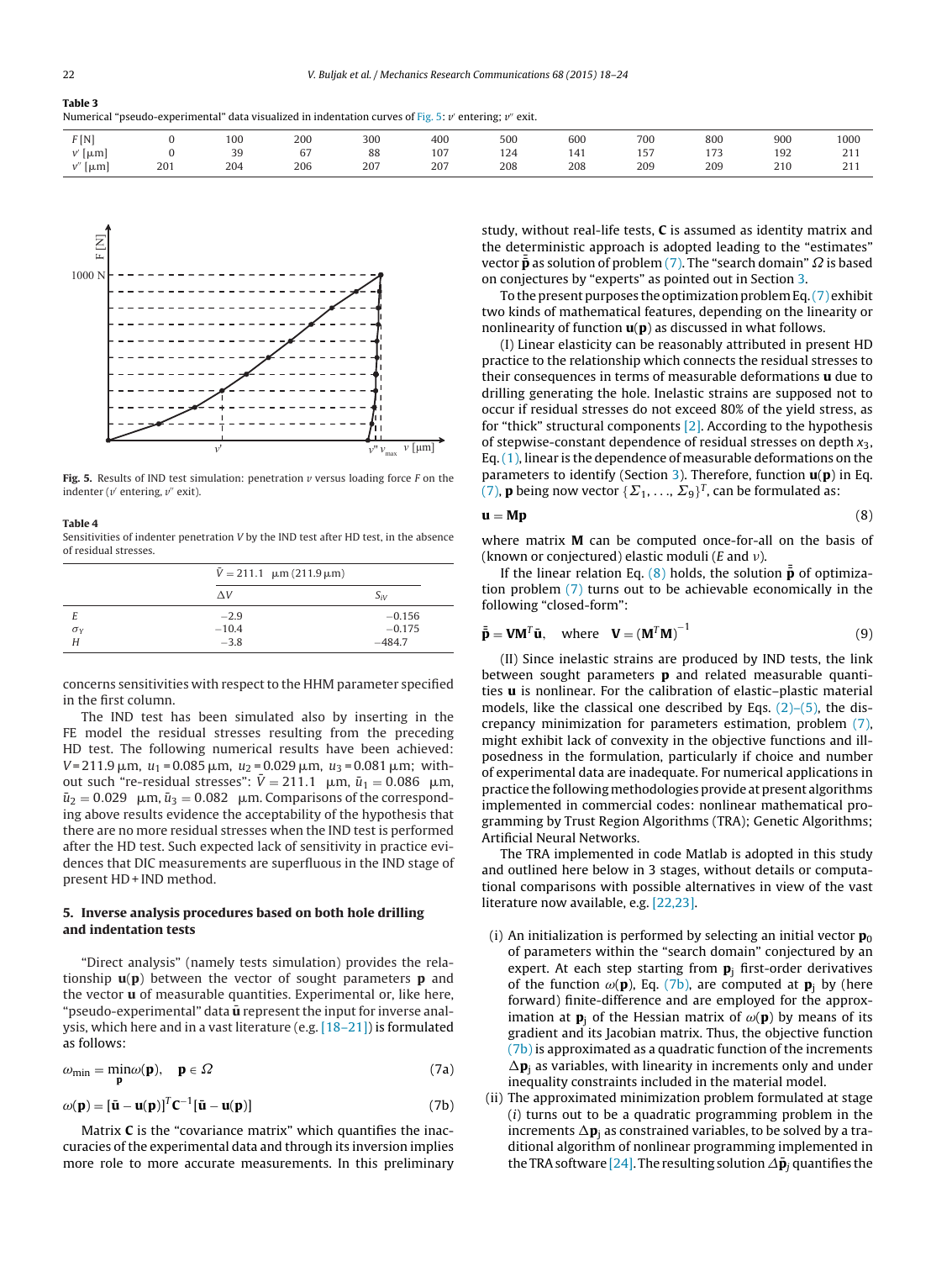<span id="page-5-0"></span>step and the point  $\mathbf{p}_{j+1} = \mathbf{p}_j + \Delta \bar{\mathbf{p}}_j$ ; starting from this point the two above stages are performed again as subsequent step.

(iii) At the end of each step the objective function is assessed as different from zero by a quantity compatible with computational and algorithmic approximations. If these checks are not reliable another initialization is selected and the above procedure is repeated, also in order to possibly avoid convergence of the step sequence to a local minimum instead to the absolute minimum.

## **6. Computational procedures for structural diagnosis by correlated HD and IND tests**

The experimental data provided by HD+IND tests can be exploited for estimation of both stresses and elastic–plastic properties according to the procedure outlined in what follows.

- (A) Inverse analysis is performed based on the experimental data from IND test (indentation curve only, no DIC measurements in view of sensitivity analyses in Section  $4$ ), by assuming that there are no residual stresses (assumption motivated by other sensitivity analysis in Section [4\).](#page-3-0)
- (B) The material parameters estimates generated by the preced $ing(A)$  inverse analysis, (Young modulus  $E$  alone in the present validation exercise) are input into the FE model adopted for simulations of HD tests. Such simulations consist of modelling the consequences, in terms of DIC measurable displacements, of stresses governed by parameters  $\Sigma$  as loads on the hole cylindrical surface. Solution of discrepancy function minimization consists now of stresses opposite in sign to the residual stresses existing there before the drilling operation. Matrix **M**

in Eq. [\(8\)](#page-4-0) is generated and estimates (here  $\{\bar{\bar{\Sigma}}_1, \ldots, \bar{\bar{\Sigma}}_9\}^T = \bar{\bar{\mathbf{p}}})$ of the parameters governing stresses (here through Eq.  $(1)$ ) are achieved according to Eq. [\(9\).](#page-4-0) If Young modulus alone is transferred from the IND stage, matrix **M** may be merely scaled with respect to the reference value.

The interactions between HD stage and IND stage might be in diverse applications not as weak as exhibited by the present example. In view of such prospect the following further computational steps are proposed here and numerically performed in Section 7.

- (C) The stress parameters identified in the above stage (B) govern a stress field over the whole domain (with zero stress on the hole surface) which is now inserted into the FE model. The inverse analysis concerning the results from test IND is carried out again as stage (C).
- (D) After same transition like the one from (A) to (B). by using updated modulus E in matrix **M**, inverse analysis based on the same test HD results is carried out.

It is reasonably expected that the above iterative sequence converges rapidly to estimates of the sought parameters, both of stress state and elastoplasticity.

## **7. Computational example of the HD + IND inverse analysis procedure**

The first numerical exercise for validation of the proposed diagnostic procedure concerns the estimation of parameters  $E$ ,  $\sigma_Y$ , H in HHM model, Eqs.  $(2)$ – $(5)$ , by backanalysis based as input on the pseudo-experimental measurements ("direct analysis") by instrumented indenter. These data are computed through IND test simulation by FEM as described in Sections [3](#page-1-0) [and](#page-1-0) [4.](#page-1-0) By neglecting any possible "re-residual stresses" after the preceding HD test, the algorithm TRA is applied twice with two different initializations.



**Fig. 6.** Step sequence of a TRA application to backanalysis of IND test.

One TRA step sequence is visualized in Fig. 6; it implied 20 steps with an end criterion of 10−<sup>5</sup> for variation of discrepancy function or 0.002 for variations of normalized parameters. The computing time turned out to be 160 min by a computer with the following features: Intel<sup>®</sup> Core<sup>TM</sup> i7-2600 CPU @ 3.4 GHz, with 16 GB of RAM.

With same criterion but different initialization (namely  $E = 95000$  MPa,  $\sigma_Y$  = 300 MPa,  $H$  = 0.08) steps turned out to be 14 and computing time 120 min.

A check of computational accuracy can be derived by comparing the estimates provided by the backanalysis to the parameters values employed as input of the test simulation leading to the pseudo-experimental data: such differences turn out to be less than 1%.

The number of displacement components measurable by DIC (two-dimensional) in nodes of preselected grid around the hole [\(Fig.](#page-3-0) 4) amounts to 1760. Clearly, at growing distance from the hole axis, displacements due to drilling decreases. Therefore, the number of DIC measurements to be employed for backanalysis can be reduced with decrease of matrix **M** size. However, such decrease does not influence the computing time in the present inverse analysis procedure. The Young modulus estimate  $E = 191710$  MPa is now fed into the formulation of the  $1760 \times 9$  matrix **M**, Eq. [\(9\),](#page-4-0) and hence of matrix **V** of order 9, Eq. [\(9\),](#page-4-0) linearly leading to the estimates (vector  $\bar{\bar{\mathbf{\Sigma}}}_1$  ) of the 9 parameters  $\bar{\bar{\mathbf{\Sigma}}}$  governing the sought residual stress state.

Matrix **V** is generated (computing time 9 minutes) once-for-all for any estimation of residual stresses interpreted as plane states uniform in each of three pre-selected layers (Section [3\).](#page-1-0)

The estimates  $\bar{\bar{\Sigma}}_i$  (i=1, ..., 9) provided by Eq. [\(9\)](#page-4-0) in the present example are gathered in [Table](#page-6-0) 5 and turn out to almost coincide with the "reference values" of [Table](#page-2-0) 1, namely with the values assumed as the actual "exact" once for the generation (in Section [3\)](#page-1-0) of the "pseudo-experimental" input for the HD inverse analysis.

As expected, from the sensitivity analyses in Section [4,](#page-3-0) stages (C) and (D) turn out to be redundant here and also in most routine practical applications ofthis diagnostic procedure on structural components of frequent kind as for materials and service.

#### **8. Closing remarks**

The research results presented in what precedes lead to the following conclusions.

(i) The "quasi-non-destructive" hole drilling (HD) and indentation (IND) experiments can be combined and carried out in the same location for structural diagnosis of metallic components. Such novel procedure obviously gives rise to much less